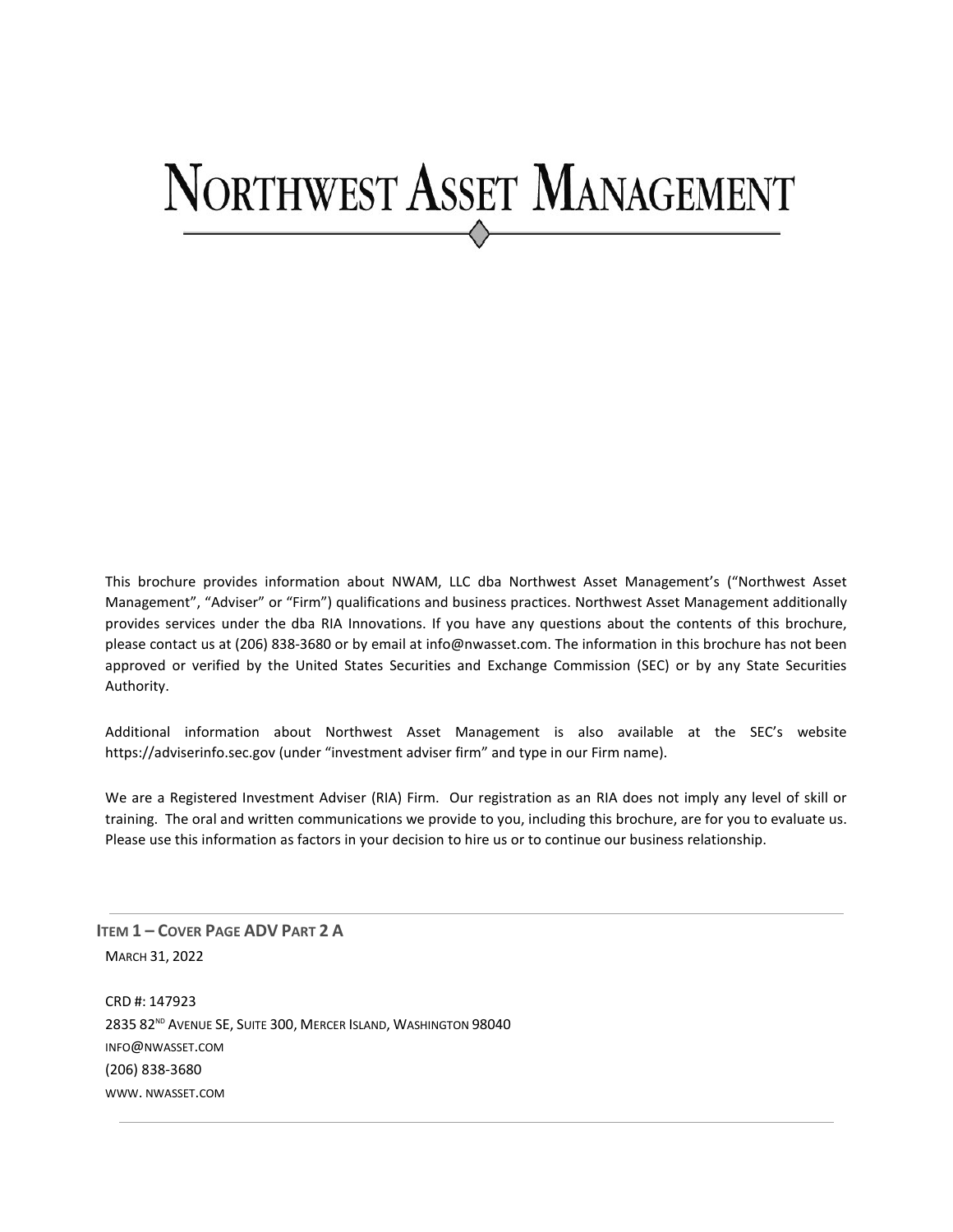## <span id="page-1-0"></span>**ITEM 2 – MATERIAL CHANGES**

This brochure, dated March 31, 2022, has been prepared by Northwest Asset Management to meet SEC requirements. It has changed materially since the March 25, 2021 document in the following ways:

#### **ITEM 4: Updated Assets Under Management**

## **ITEM 5: Added the following language under Fees:**

Fee waivers or discounts which are not available to clients may be offered to Owners, Directors, Officers and Associated Persons of Northwest Asset Management and our related as well as to family members and friends of associated persons of Northwest Asset Management. It is important to note that it is possible that different investment advisor representatives may charge different asset management or account service fees or may waive certain custodian fees for providing the same types and level of service to clients. The specific level of services you will receive, and the asset management fees you will be charged will be specified in your investment advisory agreement.

## **ITEM 6: Added the following language under Investment Management:**

When we provide investment advice to you regarding your retirement plan account or individual retirement account, we are fiduciaries within the meaning of Title I of the Employee Retirement Income Security Act and/or the Internal Revenue Code, as applicable, which are laws governing retirement accounts. The way we make money creates some conflicts with your interests, so we operate under a special rule that requires us to act in your best interest and not put our interests ahead of yours. As fiduciaries we are obligated to do the following:

- Meet a professional standard of care when making investment recommendations (give prudent advice);
- Never put our financial interests ahead of yours when making recommendations (give loyal advice);
- Avoid misleading statements about conflicts of interest, fees, and investments;
- Follow policies and procedures designed to ensure that we give advice that is in your best interest;
- Charge no more than is reasonable for our services; and
- Give you basic information about conflicts of interest.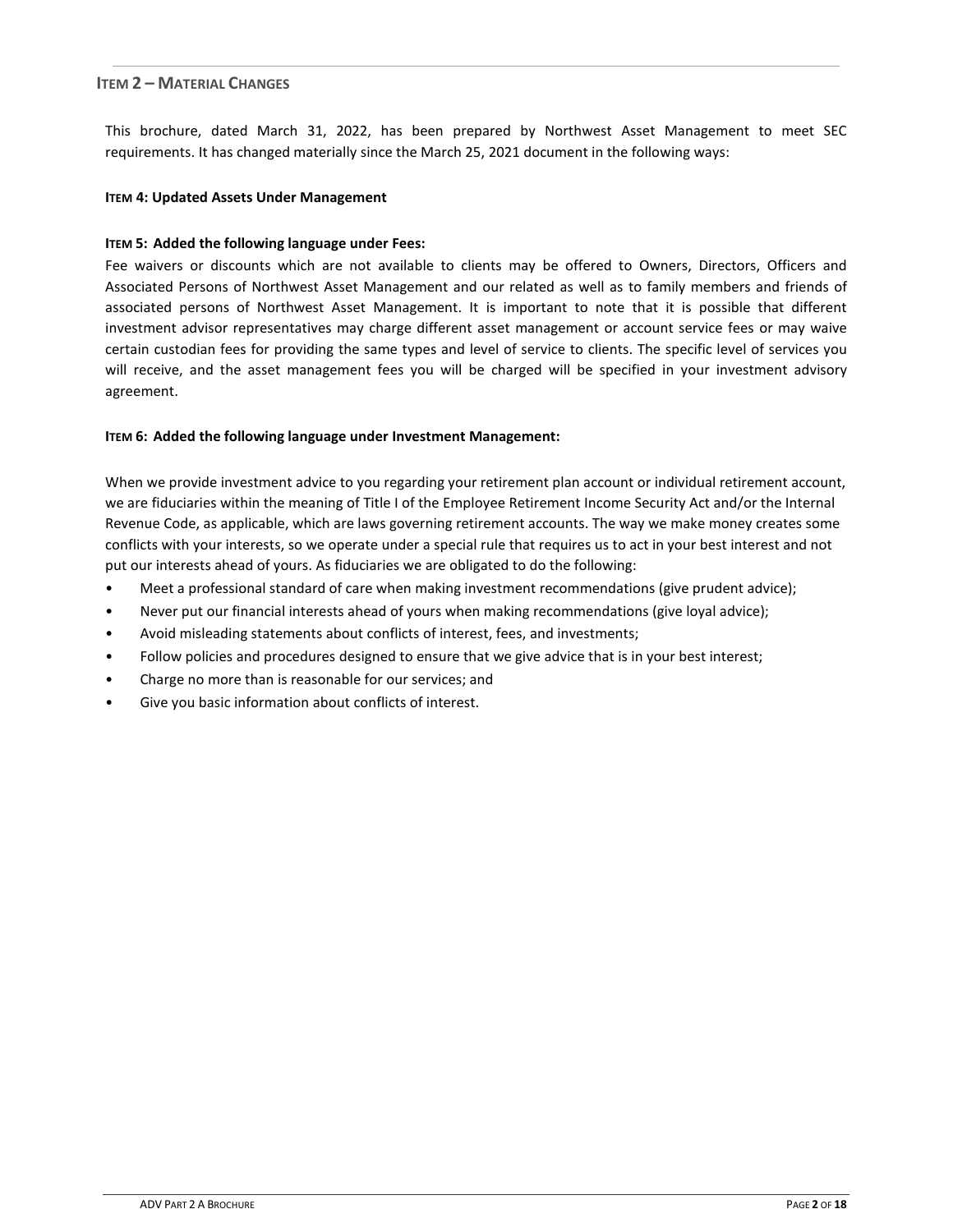<span id="page-2-0"></span>

| <b>ITEM 3 - TABLE OF CONTENTS</b>                                                                  |
|----------------------------------------------------------------------------------------------------|
|                                                                                                    |
|                                                                                                    |
|                                                                                                    |
|                                                                                                    |
|                                                                                                    |
|                                                                                                    |
|                                                                                                    |
|                                                                                                    |
|                                                                                                    |
|                                                                                                    |
| Item 11 – Code of Ethics, Participation or Interest in Client Transactions and Personal Trading 12 |
|                                                                                                    |
|                                                                                                    |
|                                                                                                    |
|                                                                                                    |
|                                                                                                    |
|                                                                                                    |
|                                                                                                    |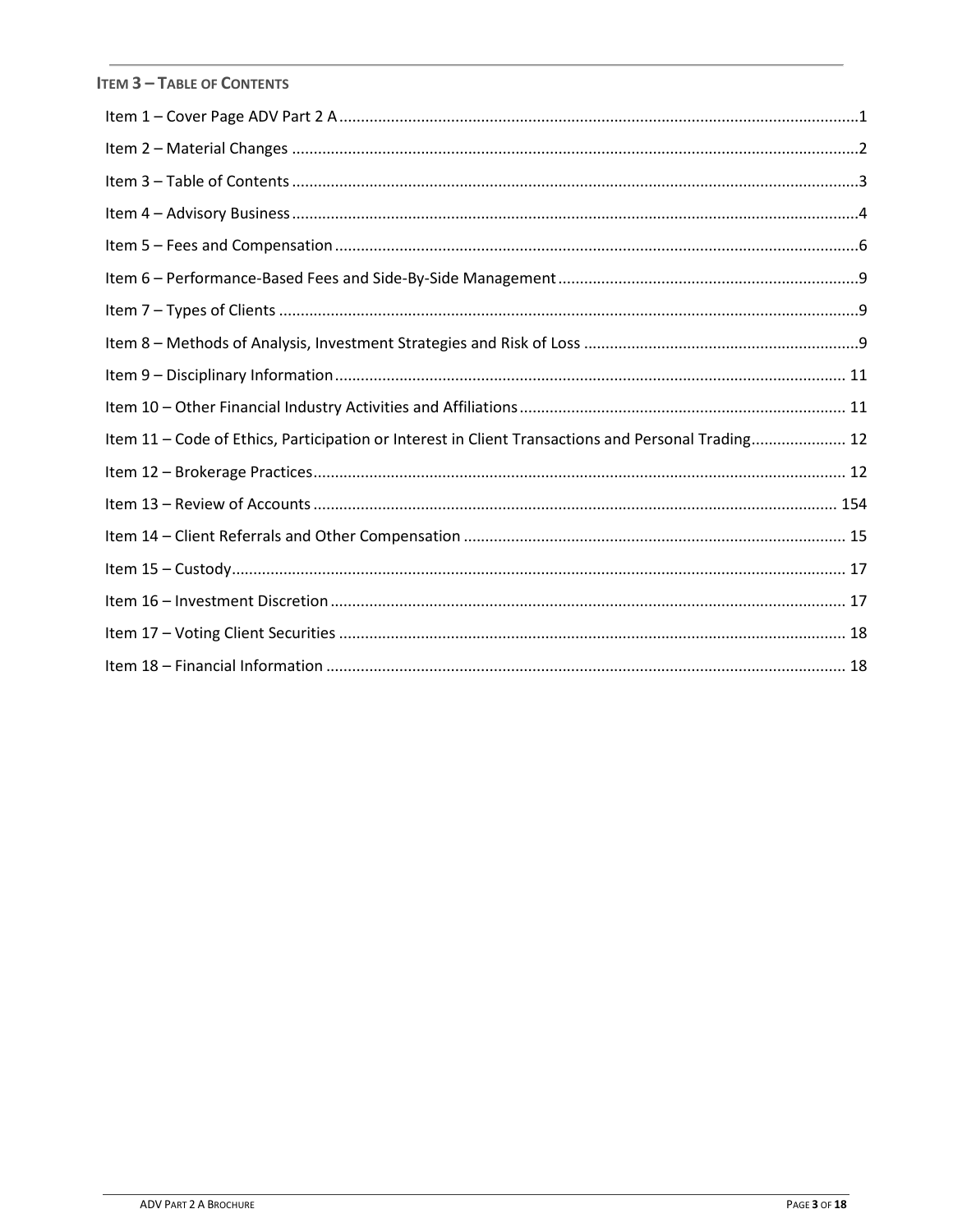# <span id="page-3-0"></span>**ITEM 4 – ADVISORY BUSINESS**

# **4a: Firm Description**

Northwest Asset Management was established in July 2008 by managing member Gregory Allen Headrick, CFP®, Chief Compliance Officer. The firm's Chief Executive Officer is Nelly Mubashi, CRPS®. The main office is located at 2835 82<sup>nd</sup> Avenue SE, Suite 300, Mercer Island, Washington 98040.

# **4b: Types of Advisory Services**

Northwest Asset Management offers a wide range of investment advisory, planning and consulting services tailored to our clients' needs.

# Investment Management

We provide a customized approach to investment management. Our process includes defining goals, assessing risk, developing a strategy, implementing the strategy, monitoring progress. We provide ongoing reporting that can be accessed via the internet or provided through monthly statements. We understand that every client has unique goals and risk tolerance and we design an investment strategy for those unique circumstances. These may include a traditional and time tested strategic asset allocation approach or new and innovative active asset allocation strategies or a mix of other strategies.

When we provide investment advice to you regarding your retirement plan account or individual retirement account, we are fiduciaries within the meaning of Title I of the Employee Retirement Income Security Act and/or the Internal Revenue Code, as applicable, which are laws governing retirement accounts. The way we make money creates some conflicts with your interests, so we operate under a special rule that requires us to act in your best interest and not put our interests ahead of yours. As fiduciaries we are obligated to do the following:

- Meet a professional standard of care when making investment recommendations (give prudent advice);
- Never put our financial interests ahead of yours when making recommendations (give loyal advice);
- Avoid misleading statements about conflicts of interest, fees, and investments;
- Follow policies and procedures designed to ensure that we give advice that is in your best interest;
- Charge no more than is reasonable for our services; and
- Give you basic information about conflicts of interest.

# Outside Portfolio Managers

The advisory services may include portfolio management and/or advice concerning selection of an outside portfolio manager. The specific terms and conditions under which a client engages an outside portfolio manager may be set forth in a separate written agreement with the designated outside portfolio manager. In addition to this brochure, clients may also receive the written disclosure documents of the respective outside portfolio manager engaged to manage their assets.

We select and review outside portfolio managers based on the following factors:

- Past performance;
- Investment philosophy and style;
- Market outlook;
- Experience of portfolio managers and executive team;
- Disciplinary, legal and regulatory histories of the firm and its associates; and
- Review of ADV, including conflicts of interest

We do not calculate portfolio manager performance. Instead, we rely upon the performance figures based on client's monthly or quarterly statements or reports provided to us by outside portfolio managers. As a result, performance information may not be calculated on a uniform and consistent basis. You should be aware that our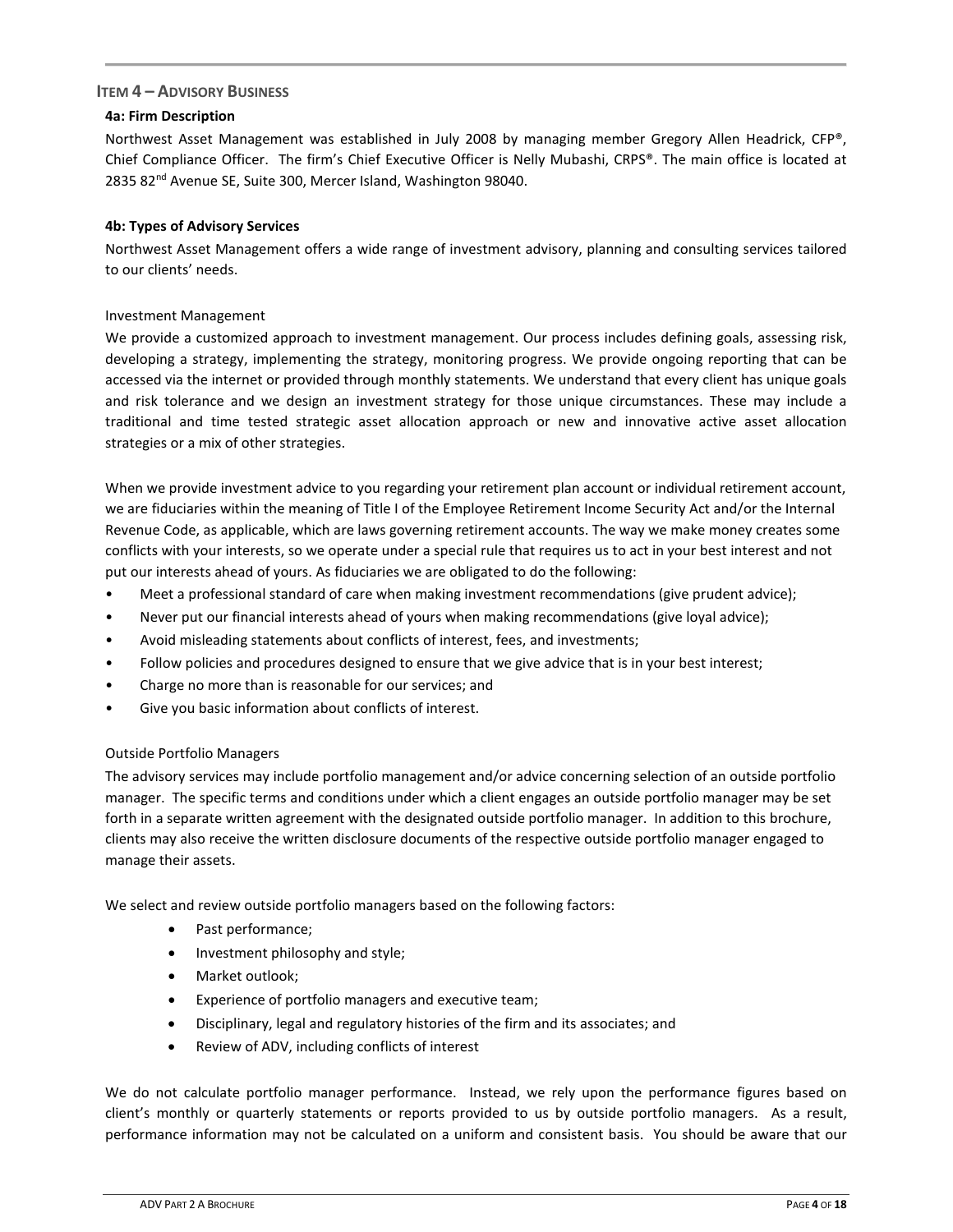firm cannot actively monitor outside portfolio managers conflicts of interest, daily trading activity and other operational issues.

# Retirement Plans (ERISA, 401(k))

We understand the challenges employers face in providing retirement plan benefits (401K, Profit Sharing, SIMPLE, SEP, etc.) for employees. Our goal is to simplify our clients' lives through a responsive, integrated approach and deliver to you the level of service and expertise that you need, no matter the size or complexity.

# Retirement Planning

Comprehensive retirement planning involves a complete financial review and the development of short-term and long-term strategies for financial success. We review your current situation, explore alternatives, analyze social security choices, and determine how best to structure your assets to help meet your goals.

# Financial Planning

Whether you are saving for a particular goal, or planning for future college expenses, trying to determine if you need more insurance, or trying to figure out how to make the most of charitable contributions, you need to review your complete financial situation first. We will help you understand where you are and will develop a strategy that will help you meet your objectives.

# Consulting

We provide a wide array of consulting services, which may vary greatly in depth and scope and may be offered in a variety of different situations or circumstances, that relate to your financial picture. We may consult with you regarding topics that are not covered under our general financial planning services or may not rise to the level of financial planning in the extent of data-gathering and breadth and depth of recommendations. We may consult on such items as a real estate purchase, a sales analysis, investment due diligence or a review of a financial account. Financial accounts may be accounts that are held at other firms or qualified retirement accounts held through the Client's employer. The scope and cost of our consulting services are defined in writing prior to the engagement and will depend on the complexity of the situation. Consulting services will be offered to any client who the advisor deems to have circumstances that could be aided by our consulting services. Some factors in this determination may be the advisor's experience and level of expertise with the situation. Client's always have the right to decide whether to engage the firm for consulting services.

# RIA Innovations

Our RIA Innovations division provides back office services to registered investment advisors and other affiliated businesses, including:

- **Front Office Support**
- Back Office Support
- Technology
- **Compliance**
- Non-Discretionary Investment Management
- **Succession Planning**
- Marketing
- **Bookkeeping**
- **HR Support**

# **4c: Client Tailored Relationships and Restrictions**

As a fiduciary, Northwest Asset Management always acts solely in the Client's best interests. Each Client's portfolio is customized based on the Client's investment objectives. Clients may make requests or suggestions regarding the investments made in their portfolio. Restrictions on trading that, in the Adviser's expert opinion, are not in the Client's best interest cannot be honored.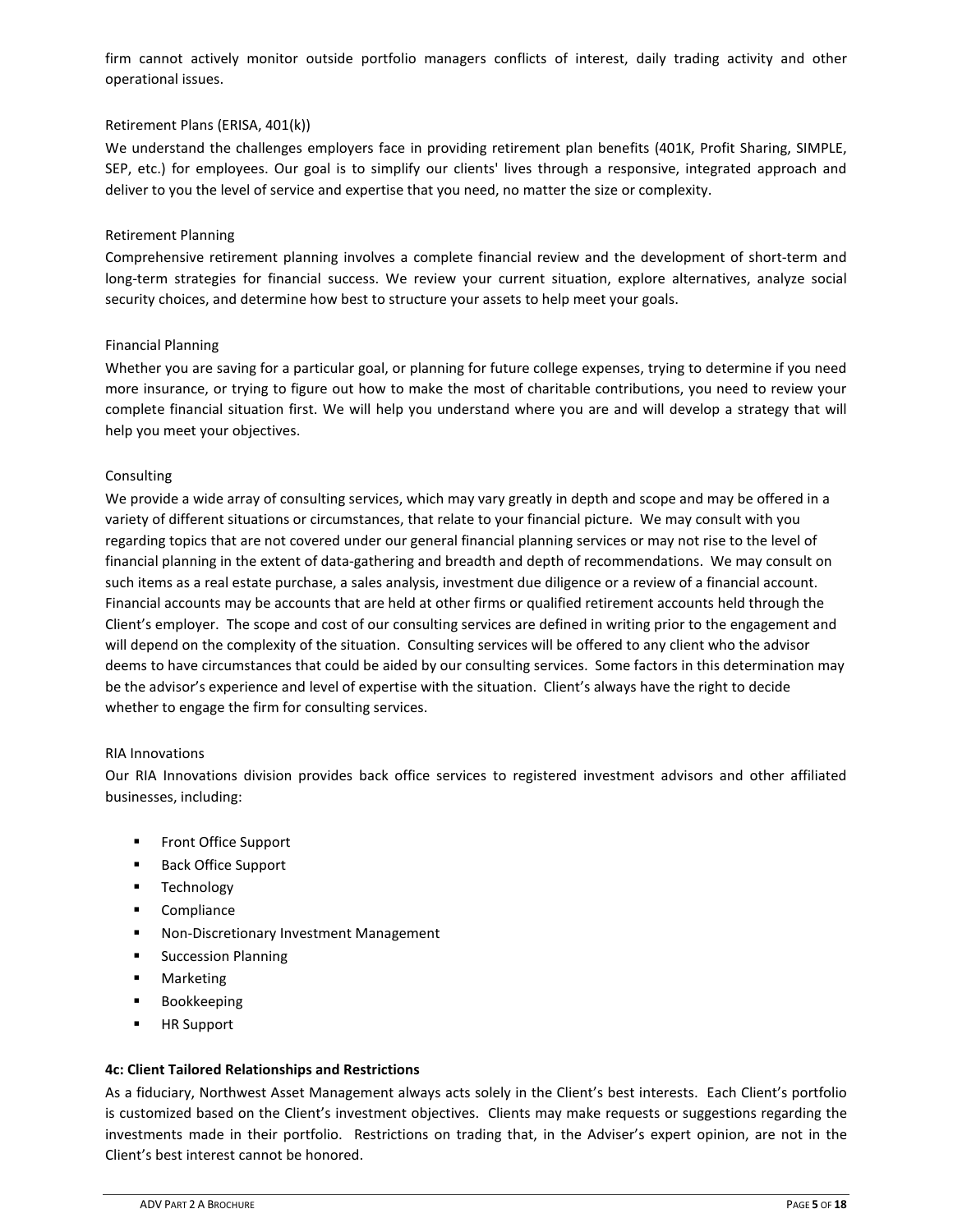#### **4d: Wrap Fee Programs**

Northwest Asset Management offers Choice Solutions, where appropriate, to interested prospects and advisory clients. Choice Solutions utilizes different custodians for the wrap free program. For more detailed information regarding our wrap fee program, Choice Solutions, please review the complete brochure.

## **4e: Assets under Management (AUM)**

Northwest Asset Management, as of December 31, 2021, has \$2,291,346,941.39 in discretionary reportable Assets under Management and \$941,376,951.50 in non-discretionary reportable for \$3,232,723,892.89 in assets under management.

## <span id="page-5-0"></span>**ITEM 5 – FEES AND COMPENSATION**

## **5a: Fees**

Investment Management

We charge a fixed percentage of assets under management, a transaction fee or a flat fee.

The maximum annual fee is 1.75%. Fees are negotiable. As a result, fees may range from no charge to the maximum annual fee of 1.75%.

Fees may differ based on a number of factors:

- Size of the relationship Larger accounts may receive more favorable pricing.
- Level of services needed Accounts requesting more services may have higher fees.
- Investment Strategy
- Trading activity and active portfolio management actively managed accounts generally have higher fees than fixed income accounts, buy and hold portfolios, and mutual fund or exchange traded fund accounts.
- Advisor expertise and experience
- Comprehensive Financial Planning

Although the firm's advisors may provide similar services, fees may differ from advisor to advisor. You may contact us at [info@nwasset.com](mailto:info@nwasset.com) to request specific fee quotes for specific services from our investment advisor representatives.

Fee waivers or discounts which are not available to clients may be offered to Owners, Directors, Officers and Associated Persons of Northwest Asset Management and our related as well as to family members and friends of associated persons of Northwest Asset Management. It is important to note that it is possible that different investment advisor representatives may charge different asset management or account service fees or may waive certain custodian fees for providing the same types and level of service to clients. The specific level of services you will receive, and the asset management fees you will be charged will be specified in your investment advisory agreement.

For purposes of determining value, securities and other instruments traded on a market for which actual transaction prices are publicly reported are valued at the last reported sale price on the principal market in which they are traded.

The fee includes the time and activities necessary to work with your attorney and/or accountant in reaching agreement on solutions, as well as assisting them in implementation of all appropriate documents. We are not responsible for attorney or accountant fees charged to you as a result of these activities.

Outside Portfolio Mangers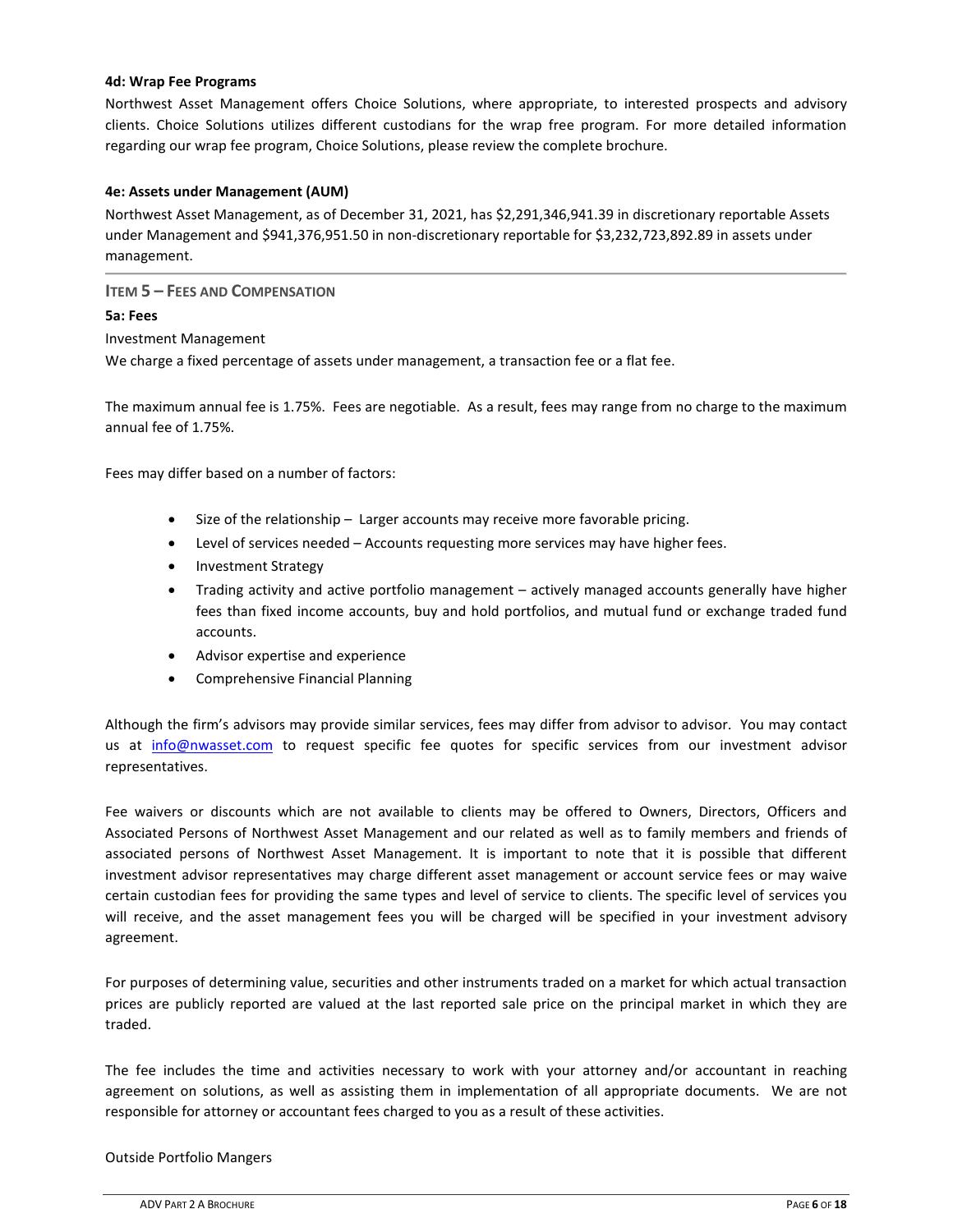Fees to outside portfolio managers may be included as part of the Northwest Asset Management's fee outlined above with a portion of the fee charged going to the outside portfolio manager. The fee may also be charged in addition to Northwest Asset Management fees outlined above. When the fee is charged separately, specific fees and other terms and conditions under which a client engages an outside portfolio manager will be set forth in a separate written agreement with the designated outside portfolio manager. Fees for outside portfolio managers range from .2% to 1% of assets under management. Total fees will not exceed the industry standard of excessive fees which is 3%.

# Retirement Plans (ERISA, 401(k))

Fees for retirement plan ERISA planning and consulting services depend on the types of services that serve the client. For 401(k) or profit sharing plans, we typically use our standard fee table or another negotiated rate, which generally depends on the size of the plan and the services rendered. For larger plans, we may charge a fixed annual fee directly to the Plan Administrator for our services. This "conflict free" model of contracting directly with the Plan Administrator, without being contractually or revenue bound to any  $3<sup>rd</sup>$  party money manager, allows us to provide our services knowing we are only working towards your goals and needs.

In certain legacy cases, we have arrangements with Plan Sponsors and 3<sup>rd</sup> party money managers, but this is not a model we employ any longer. There is a chance for conflict in certain cases, where we may receive 12b-1 fees as registered representatives, as described in Item 10 below.

# Retirement Planning / Financial Planning

Fees for retirement and financial planning services are based on an hourly rate of up to \$350.00 per hour, due at time of service. Adviser will also perform certain financial consulting projects on a fixed fee basis. Fixed fee projects fees will range widely depending on the services being offered, the length of the contract and the complexity of the work.

# Consulting

Fees for consulting services are based on an hourly rate of up to \$350.00 per hour, depending on the types and levels of services provided. The services may be billed at the time work is performed, although contracts may specify the total number of hours expected in total. Fees are due within 10 days of invoice.

# RIA Innovations

Our RIA Innovations unit generally provides client management, monitoring and operational support programs. These are charged on a quarterly basis for services set forth in the agreement the participating advisor signs with us.

*Asset Management:* In certain cases, RIA Innovations will provide non-discretionary portfolio management services. In these cases we are paid a portion of the participating advisors fee that is charged to the end client. Our fee is typically 0.08% annually. For purposes of determining value, securities and other instruments are valued at the last reported sale price on the principal market in which they are traded. These fees may be negotiable and are set forth in the agreement between RIA Innovations and the participating advisor. In total, the fee charged to the end client should not exceed the fee a client would pay if it worked directly with RIA Innovations. This fee is paid quarterly, in advance or arrears as designated in the agreement.

# **5b: Fee Payments Options**

Northwest Asset Management requires written authorization from the client to deduct advisory fees from an account held by a qualified custodian. The custodian pays from your account when we submit written notice of the amount of the fee to be deducted. We submit invoices quarterly, in advance or arrears, as it stated in the client agreement. If there is insufficient cash in your account, securities may be sold. In addition to our fees, there may be custodial, mutual fund or third-party management fees and charges.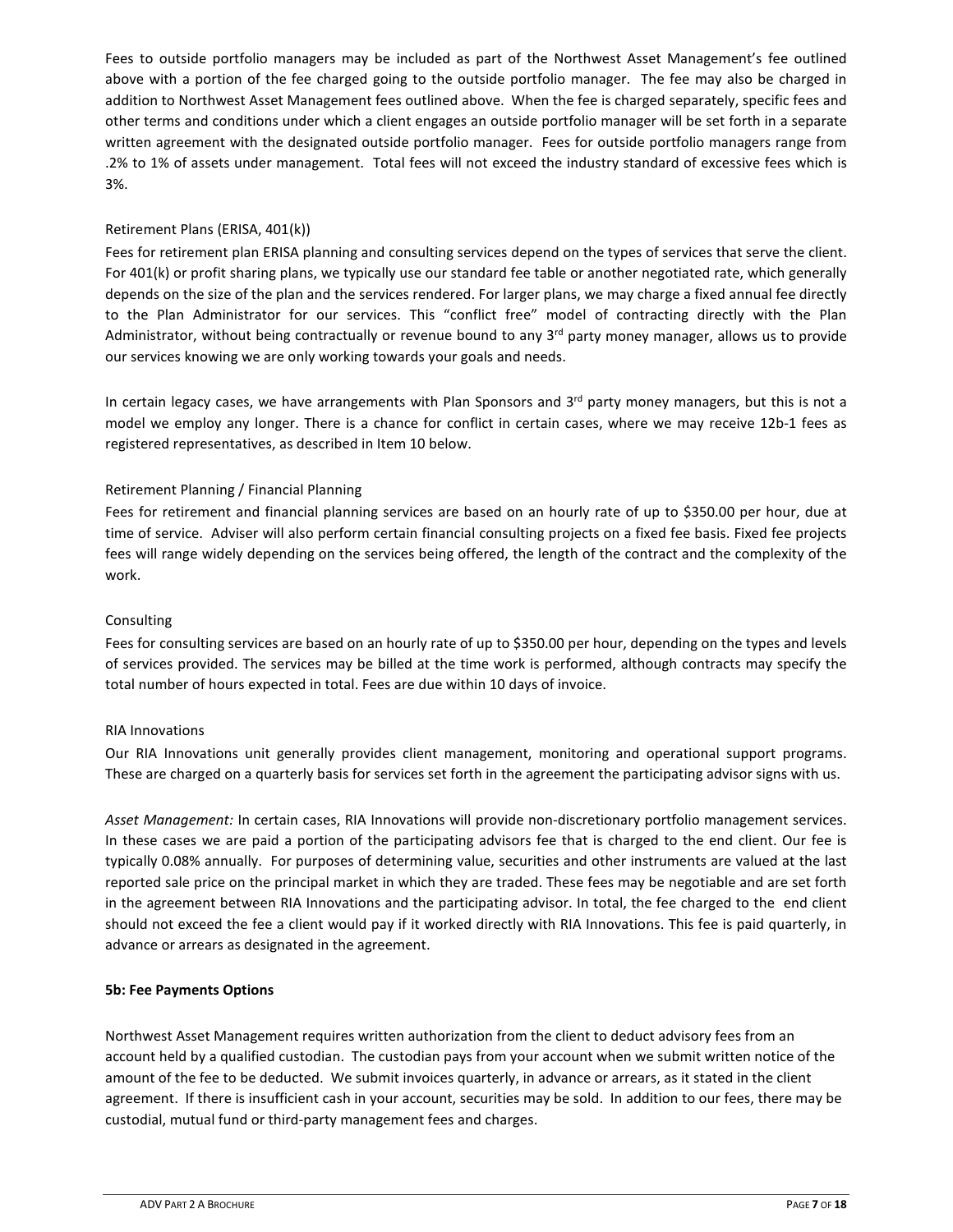# Retirement Plans (ERISA, 401(k))

Fees for our work and consultation on retirement plans differ greatly depending on services selected and the size and complexity of the plan. Services may be based on a recurring fixed fee payment, percentage of assets being managed or as a part of fees paid to third-party money managers. The fees are paid quarterly in advance or arrears as designated in the construction of our agreement with you.

# Retirement Planning / Financial Planning Fixed Fees

Services performed on a fixed fee basis are paid as set forth in our agreement with you. Depending on the size and scope of the project, we may request fees up front, a partial retainer or to be paid in full upon completion. All invoices are due within ten (10) days of invoice.

# RIA Innovations

We have different payment methods depending on the specific arrangements set forth in our agreement with the advisory client.

# **5c: Third Party Fees**

All fees paid to us for investment advisory services are separate and distinct from the fees and expenses charged by custodians, broker dealers, mutual funds and other third parties. All fees and charges incurred in connection with transactions for the account will be paid out of the assets in the account and are in addition to the investment management fees paid to us. These potential fees include but are not limited to mutual funds fees, trading fees, transaction fees, exchange fees, transfer taxes, custodial fees, administrative fees for MF/ETFs and wire transfer and electronic funds processing fees. You bear the responsibility for verifying the accuracy of fee calculations. Wrap fee clients should refer to the wrap fee brochure for definitions of these fees.

# **5d: Termination and Payments**

Our fees are paid in advance, arrears or at the time of service, as detailed in each program details in Item 5b above. Either Northwest Asset Management or our client may terminate the investment advisory relationship at any time for any reason. When an agreement is terminated, we will refund any pre-paid, unearned fees based on the number of days remaining in the quarter after termination. Refunds will be made in the month following the end of the quarter in which the contract was terminated.

When an agreement is terminated, we will no longer have access to your account. You will be responsible for paying all fees including full quarterly custodial administrative fees, account closure fees, mutual fund fees and all trading costs due to the termination. Custodian may assess additional fees for transfer of illiquid investments. If there is insufficient cash in the account, the liquidation of some securities may be used to pay the fees. Prior to termination of an agreement, we can provide a good-faith estimate of these fees.

For California Residents: Subsection (j) of Rule 260.238, California Code of Regulations requires that all investment Advisers disclose to their Clients that lower fees for comparable services may be available from other sources. Pursuant to California Rule 260.235.2, a conflict exists between the interests of the Adviser or its associated persons and the interest of the Client; the Client is under no obligation to act upon this Adviser's or associated person's recommendations. If the Client elects to act on any of the recommendations, the Client is under no obligation to effect the transaction through the Adviser or its associated person when the person is an agent with a licensed broker-dealer or through any associate or affiliate of such person.

# **5.e: Other Investment Compensation**

Some representatives of Northwest Asset Management may receive commissions for the sale of securities or other investment products, including asset-based sales charges, 12b-1 fees, and service fees from the sale of mutual funds. This interest may conflict with the clients' interest of obtaining the lowest commission rate available. Therefore, we must determine in good faith, based on the "best execution" policy stated below in Item 12a that such compensation is reasonable in relation to the value of the services provided by such executing broker-dealers.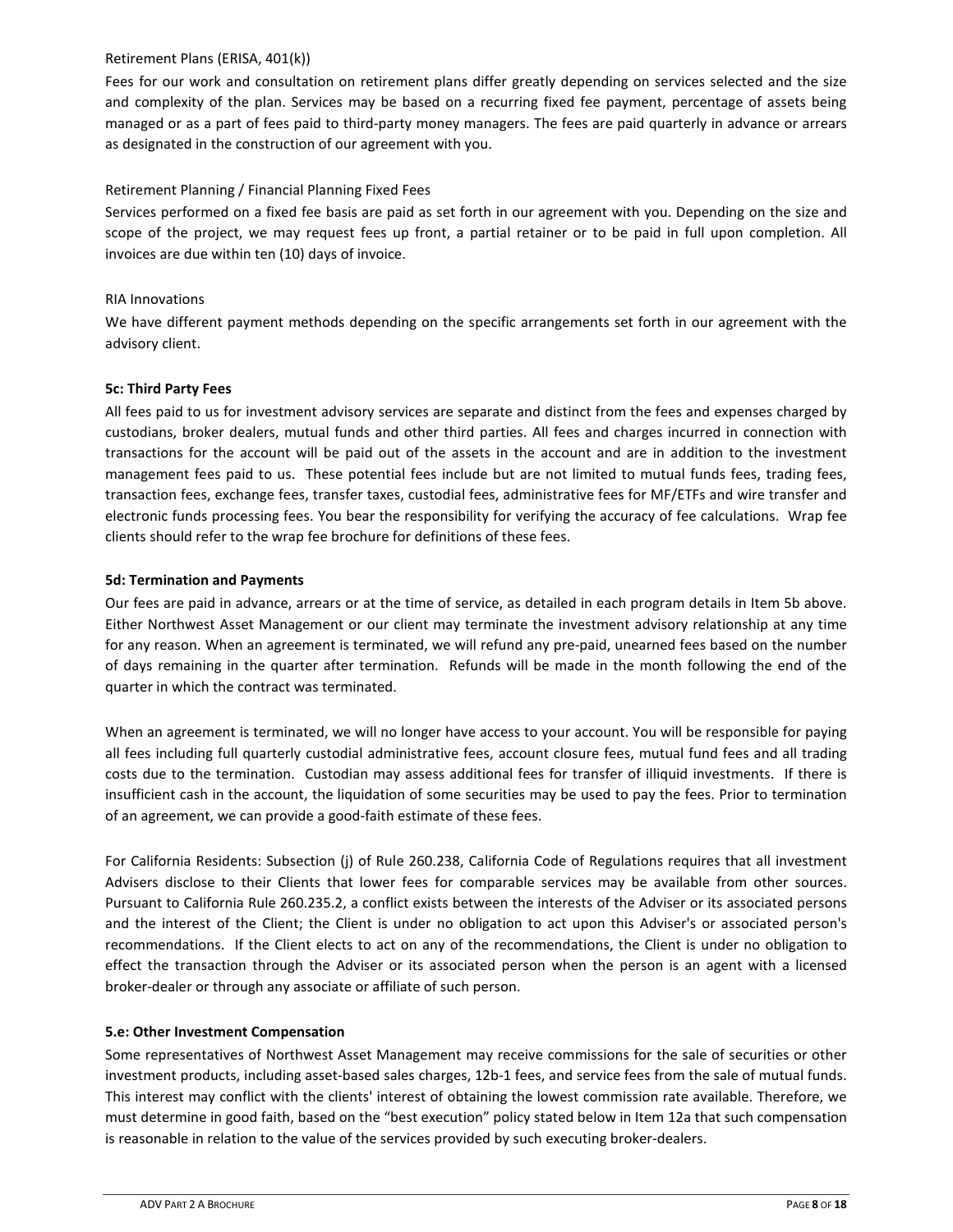Upon a client's request, Northwest Asset Management's representatives will make available a description of what the manager obtained through soft dollar arrangements and/or 12b-1 fees, the names of the broker-dealers providing those fees, products or services, the amount of commissions generated for the requesting client's account, and other information regarding the use of the particular broker-dealer.

## **ITEM 6 – PERFORMANCE-BASED FEES AND SIDE-BY-SIDE MANAGEMENT**

Northwest Asset Management does not charge advisory fees on the performance of funds or securities in your account.

## **ITEM 7 – TYPES OF CLIENTS**

We generally provide and asset management and financial planning services to the following types of Clients:

- <span id="page-8-1"></span><span id="page-8-0"></span>**Individuals**
- High-Net-Worth Individuals
- Pension and Profit Sharing Plans
- **EXEC** Charitable Organizations
- <span id="page-8-2"></span>Corporations

There is no account minimum. However, the Adviser may decline to accept clients with portfolios under \$500,000. Clients should carefully review the disclosure documents of outside portfolio managers and sub-advisers regarding account minimums and whether those account minimums are negotiable.

## **ITEM 8 – METHODS OF ANALYSIS, INVESTMENT STRATEGIES AND RISK OF LOSS**

#### **8a: Strategies and Analysis**

Northwest Asset Management uses multiple strategies in order to best meet the diverse needs of our clients. We use multiple sources of information in performing our research, including sources such as reports and articles in financial media, financial magazines, research prepared by others, industry publications, corporate rating services, prospectuses, company press releases and annual reports and filings with the SEC. Northwest Asset Management uses fundamental and technical analysis to evaluate securities and market conditions. Fundamental analysis does not attempt to anticipate market movements. Technical analysts do not attempt to measure a security's intrinsic value. Using these methods of analysis presents potential risks as prices of securities can move up or down due to company-specific circumstances as well as in line with the overall market regardless of the fundamental or technical factors considered in evaluation.

We believe it is important that each client know that our strategy is tailored to best meet their goals and needs. Each client presents a unique profile, and we may employ one or more strategies or methods to meet their goals.

#### Modern Portfolio Theory

Northwest Asset Management generally adheres to the principles of Modern Portfolio Theory, which advocates investing across different asset classes to increase diversity and reduce risk. Based on our research and the research of others, we will generally diversify your assets among cash equivalents (money market funds); high-quality, shortterm bonds; large and small company stocks; and growth (higher-priced) and value (lower-priced) stocks in the U.S. and foreign developed markets. In certain circumstances, large, small, growth, and value stocks in select emerging markets and/or shares of real estate investment trusts (REITs) and commodity indexes will be included in diversified portfolios.

#### Asset Allocations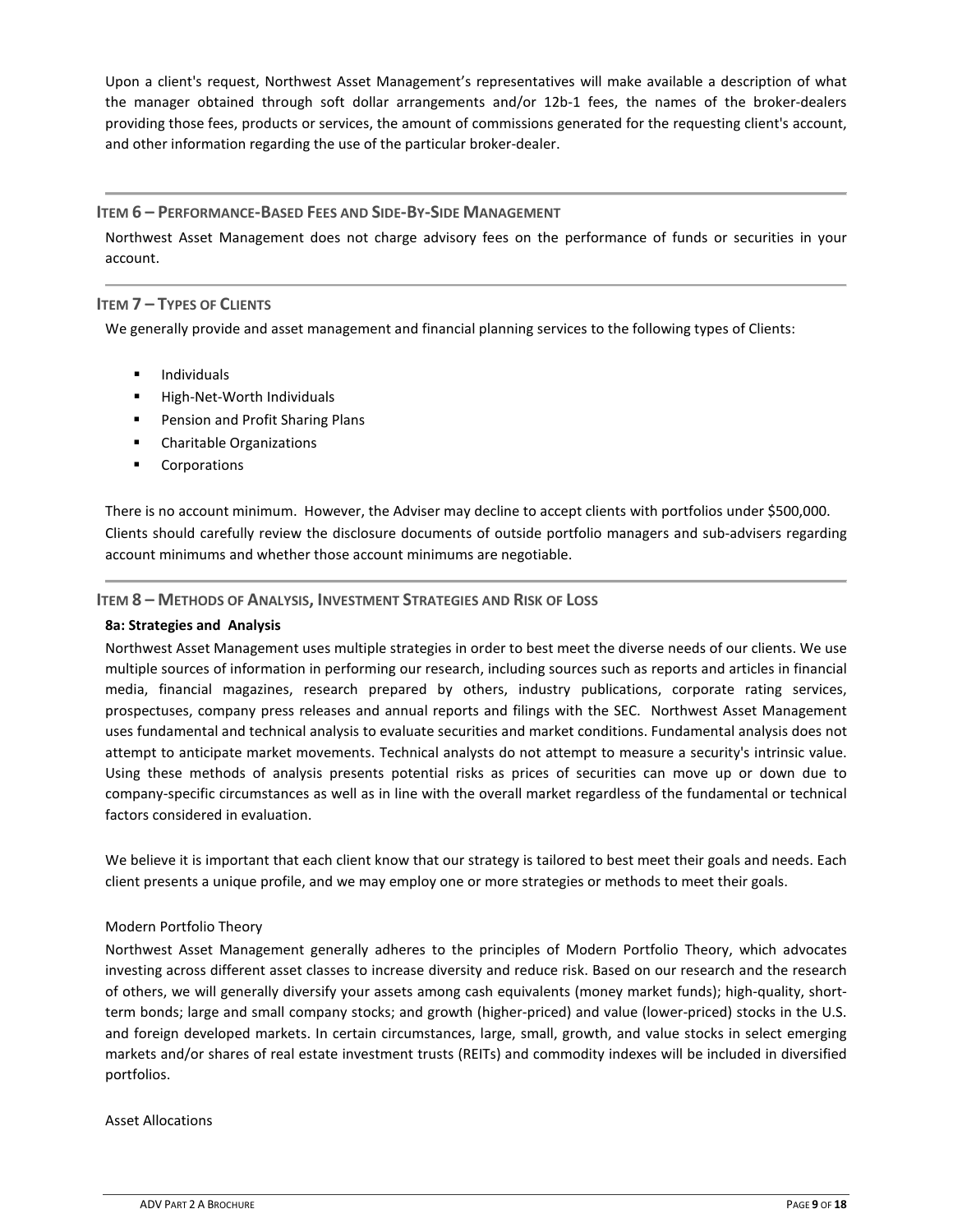Northwest Asset Management recommends a mix of asset classes for your portfolio based on an assessment of your long-term financial objectives. Where appropriate, we will recommend an allocation to high-quality, short-term bonds (within a broadly diversified index or asset class mutual fund) to reduce overall portfolio risk, generate a more predictable cash flow (interest income), facilitate portfolio rebalancing, and provide a hedge against inflation.

If your objective is a higher annual expected return and you are willing to accept a higher degree of risk, we will recommend a portfolio with greater allocations to stocks in general and small company and value stocks specifically (using index or asset class mutual funds). Recommended stock allocations will generally be globally diversified among the U.S. and foreign developed markets. In certain circumstances, we may include emerging markets and REITs in limited percentages. Our recommended asset allocation is not influenced by current market conditions. This asset allocation (which becomes your written "Investment Policy") is altered only when your long-term investment objectives have changed.

# Rebalancing

Asset allocations for your portfolio will change as financial markets rise and fall and the specific assets of different parts of your portfolio change. This creates the opportunity to selectively rebalance your portfolio in order to bring asset class percentages back to your target allocation. Asset classes that have risen beyond predetermined limits are sold by an amount that brings the allocation back in line with targets, and those that have fallen in value are purchased in the same way. This is a method of buying low and selling high that is not based on trying to predict the direction of markets or asset returns.

This rebalancing has the effect of enhancing portfolio returns while maintaining the agreed-upon risk. In order to limit rebalancing transactions and the costs associated with buying and selling mutual funds through the chosen custodian, Northwest Asset Management has pre-determined ranges in which allocations may vary and at which rebalancing is initiated.

# Specific Investments

While we generally select ETFs, mutual funds or similar securities, we may at times select individual securities or build individual stock portfolios for our clients. In these cases, Northwest Asset Management examines each securities management, financial condition, and market position and ensures that any purchases of individual securities work towards the client's portfolio goals, investment horizons and exposure to risk. Individual stocks present potential risks as prices of individual securities can move up or down due to general economic conditions, industry specific conditions, government regulations or corporate management, among other factors.

# **8b: Investment Strategy Risks**

As recent global and domestic economic events have indicated, performance of any asset or asset class is not guaranteed, and can indeed be unpredictable. As a result, there is a risk of loss of the assets we manage as a result of both allocation and the status of the markets when we rebalance.

While all current research, academia and data allow us to understand and map asset classes and their risk and return, there is a risk that they, or our analysis, are wrong and will lead to losses. Additionally, correlations among asset classes may be judged incorrectly, which also may incur risk of loss as diversification may not be properly balanced. Additionally, minor or severe market conditions may significantly drive gains or losses in one assert class over another, causing unexpected losses. There is a risk that rebalancing at any moment in time will not match current market directions, leading to risk of loss.

# **8c: Risk of Loss**

All investments include a risk of loss. In addition, as recent global and domestic economic events have indicated, performance of any investment is not guaranteed. As a result, there is a risk of loss of the assets we manage that may be out of our control. We use our best efforts as fiduciary to manage your assets. However, we cannot guarantee any level of performance or that you will not experience financial loss.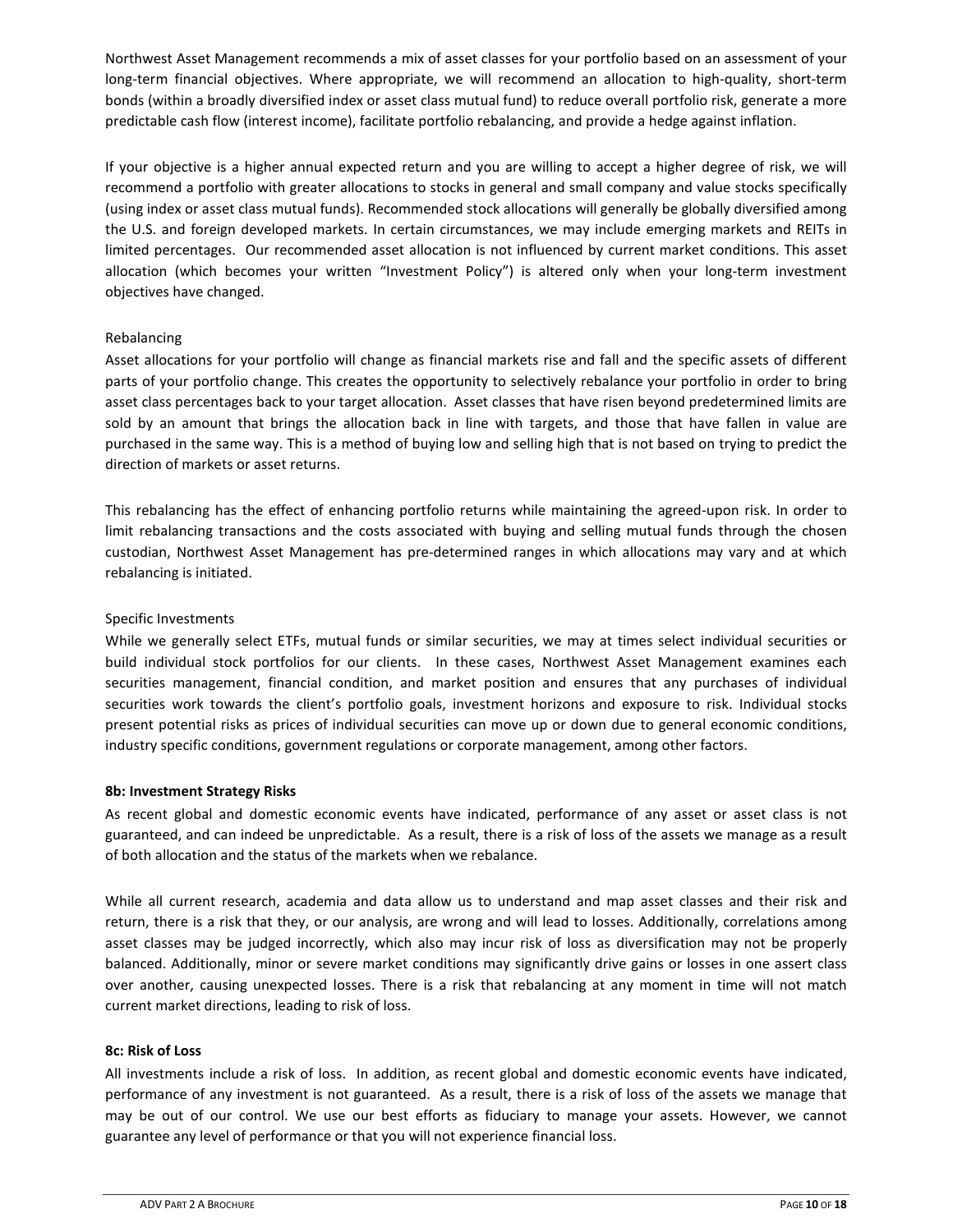Northwest Asset Management will use our best judgment and act as fiduciary in rendering services to you. We cannot warrant or guarantee any particular level of account performance, or that the account will be profitable over time. Not every investment decision or recommendation made by us will be profitable. You assume all market risk involved in the investment of account assets under the agreement and understand that investment decisions made for any accounts are subject to various market, currency, economic, political and business risks. Except as may otherwise be provided by law, we will not be liable to you for (a) any loss that you may suffer by reason of any investment decision made or other action taken or omitted in good faith by Northwest Asset Management with that degree of care, skill, prudence and diligence under the circumstances that a prudent person acting in a fiduciary capacity would use; (b) any loss arising from our adherence to your instructions; or (c) any act or failure to act by a custodian of your account. Nothing in this document shall relieve us from any responsibility or liability we may have under state or federal statutes.

#### **ITEM 9 – DISCIPLINARY INFORMATION**

<span id="page-10-0"></span>We do not have any legal, financial or other "disciplinary" items to report to you. We are obligated to disclose any disciplinary event that would be material to you when evaluating our Firm and its associated persons.

# **ITEM 10 – OTHER FINANCIAL INDUSTRY ACTIVITIES AND AFFILIATIONS**

## <span id="page-10-1"></span>**10a: Broker Dealers and Registered Representatives**

Certain associated persons of Northwest Asset Management are registered representatives of Purshe Kaplan Sterling Investments, Inc. ("PKS''), a registered broker-dealer and member FINRAISIPC. PKS is a broker-dealer that is independently owned and operated and is not affiliated with our firm. In order to comply with FINRA Conduct Rule 3280, PKS as an unaffiliated broker-dealer may periodically review the investment advisory transactions of our firm. This information will be viewed by PKS' compliance department personnel for supervisory purposes only. No information viewed will be utilized for purposes of solicitation or shared with any affiliation outside the scope of regulatory compliance.

Employees who are registered representatives are paid fees/commissions based on sales of securities, which may include 12b-1 fees. When acting in the capacity of a registered representative, the Adviser and/or associated persons may place clients in investment products sold through PKS and may receive the usual and customary commissions or fees on the products that the client purchases. Receiving commissions on products may cause a conflict of interest. Therefore, the advisory client is free to select any broker dealer company the client desires for implementation of Adviser's recommendations.

# **10b: Registration as Futures Commission Merchant, Commodity Pool Operator, or Commodity Trading Advisor**

Neither Northwest Asset Management nor our employees hold any of the above registrations.

#### **10c: Registration Relationships Material to this Advisory Business and Possible Conflicts of Interests**

The principal business of Northwest Asset Management is that of a registered investment adviser and provider of financial planning services. Some of the principals and associated persons of the firm may be licensed as insurance agents and consultants. When acting in the capacity of an insurance agent, the Adviser and associated persons may receive the usual and customary commissions or fees associated with the insurance products that the client purchases. Receiving commissions on insurance products may cause a conflict of interest. Therefore, the advisory client is free to select any insurance company the client desires for implementation of advisor's insurance recommendations.

#### **10d: Selection of Other Advisors and How this Adviser is Compensated for those Selections**

Northwest Asset Management may select outside money managers or sub-advisors. We are not compensated for that selection. A portion of the fees you pay us may be used to compensate the third party or money manager. The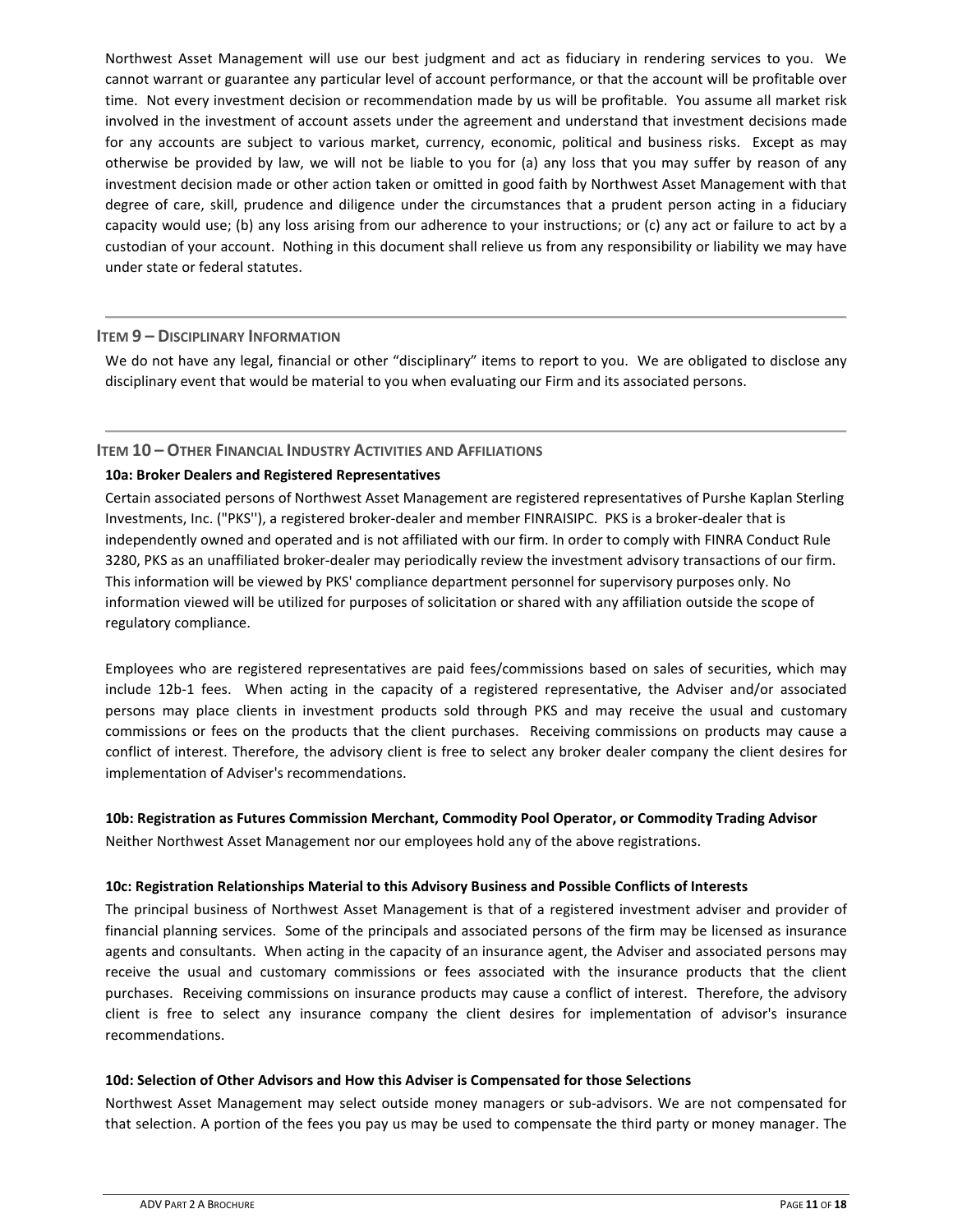fees paid and parties involved are clearly set forth in the agreements between Northwest Asset Management, our client and the third party money manager or sub-advisor.

**ITEM 11 – CODE OF ETHICS, PARTICIPATION OR INTEREST IN CLIENT TRANSACTIONS AND PERSONAL TRADING**

# **11a: Code of Ethics Description**

We have adopted a Code of Ethics to which all investment advisor representatives and employees are bound to adhere. The key component of our Code of Ethics states that Northwest Asset Management and its investment advisor representatives and employees shall always:

- <span id="page-11-0"></span> Act with integrity, competence, dignity, and ethically when dealing with the public, clients, prospects, employers, and employees.
- Exercise its authority and responsibility for the benefit and interest of its clients first and to refrain from having outside interests that conflict with the interests of its clients. Northwest Asset Management must avoid any circumstances that might adversely affect or appear to affect its duty of complete loyalty to its clients.
- **EXECT ADDET FROM EXECT ADDET** Refrain from disclosing any nonaffiliated third party unless the client expressly gives permission to Northwest Asset Management to do so. All client information will otherwise be treated as confidential.
- Maintain the physical security of nonpublic information, including information stored on computers.

This Code of Ethics is in place to guide the personal conduct of our team and embodies our fiduciary duties and responsibilities to you and sets forth our practice of supervising the personal securities transactions of employees with prior or concurrent access to client trade information. A copy of the Northwest Asset Management Code of Ethics is available, free of charge, upon request.

# **11b, c & d: Participation or Interest in Client Transactions**

Northwest Asset Management, or its employees, may buy and sell some of the same securities for our own accounts that we buy and sell for our clients. We will always buy or sell from our clients' accounts before we buy or sell from our accounts. In some cases Northwest Asset Management, or its employees, may buy or sell securities for our own accounts and not for clients' accounts, as it may not meet the objectives or plans for the client. There are possible conflicts of interest, which our Code of Ethics addresses. We will always evaluate our activity from the view of our clients to ensure that any and all required disclosures are made. For example, we will disclose anything that would cause you to be unfairly influenced to make any decision regarding actions or inactions in your account.

Northwest Asset Management does not buy or sell between client accounts and Northwest Asset Management or employees. We will not recommend securities or other investment products to our clients in which Northwest Asset Management or any related person has an ownership or proprietary interest.

Northwest Asset Management always tries to get the best price for the client. Northwest Asset Management has in place internal controls and processes to allow contemporaneous trading (submitting Northwest Asset Management or employee orders at the same time as client order) in block or aggregate trades. In other cases, except in the case of unaffiliated mutual funds, we will always trade individual securities in a client account before we trade Northwest Asset Management or employee accounts.

# **ITEM 12 – BROKERAGE PRACTICES**

# <span id="page-11-1"></span>**12a: Selecting Brokerage Firms**

Except to the extent that you direct otherwise, we may recommend a broker-dealer. Northwest Asset Management participates in different custodian and broker dealer programs, including but not limited to Fidelity Investments, Charles Schwab, or TD Ameritrade Institutional (TDAI) programs. Broker dealers offer to independent investment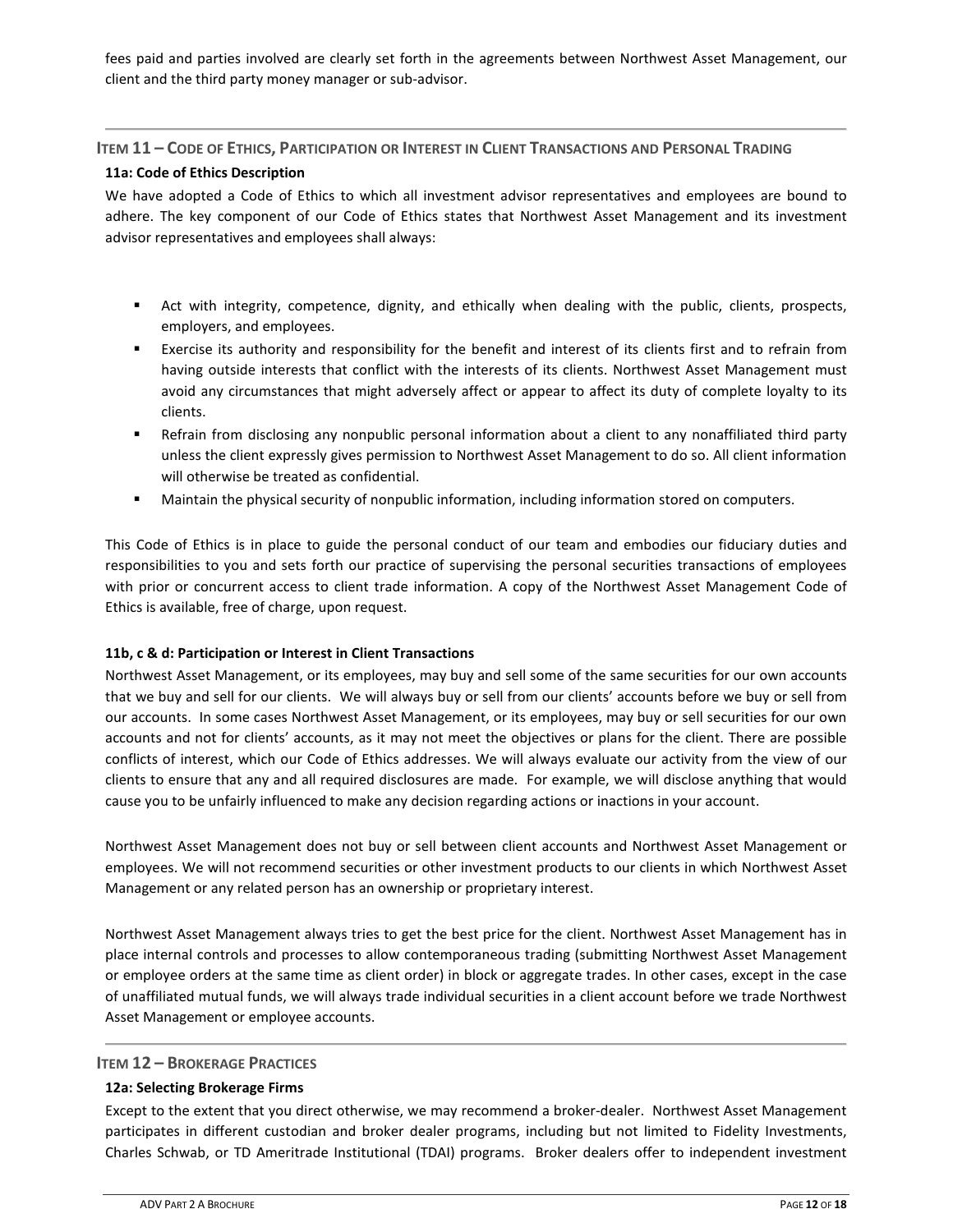advisors services which include custody of securities, trade execution, clearance and settlement of transactions. Northwest Asset Management receives some benefits from broker-dealers through its participation in their programs. (Please see the disclosure under Item 14.a below.)

You are not obligated to effect transactions through any broker-dealer recommended by Northwest Asset Management. In recommending broker-dealers, we generally seek "best execution." In recommending a brokerdealer we will comply with our fiduciary duty to obtain best execution and with the Securities Exchange Act of 1934 and will take into account such relevant factors as (a) price, (b) the broker-dealer's facilities, reliability and financial responsibility, (c) the ability of the broker-dealer to effect transactions, particularly with regard to such aspects as timing, order size and execution of order, (d) the research and related brokerage services provided by such broker or dealer to Northwest Asset Management, notwithstanding that the account may not be the direct or exclusive beneficiary of such services and (e) any other factors Northwest Asset Management considers to be relevant.

To avoid creating a possible conflict of interest in recommending broker-dealers, we have established the following restrictions in order to ensure its fiduciary responsibilities:

- Northwest Asset Management adheres to our Code of Ethics as outlined in Item 11 above.
- If Northwest Asset Management receives separate compensation for transactions, we will fully disclose them.
- Northwest Asset Management emphasizes the unrestricted right of you to select and choose your own broker or dealer.
- **Northwest Asset Management will always act in accordance with all applicable federal and state regulations** governing registered investment advisory practices.

# **Your Custody and Brokerage Costs**

Custodian/brokers generally do not charge you separately for custody services but are compensated by charging you commissions or other fees on trades that it executes or that settle into your account. For some accounts, client's may be charged a percentage of the dollar amount of assets in the account in lieu of commissions. Custodian rates may be determined by committing a certain value of assets at a particular custodian/broker. This commitment benefits you because the overall rates you pay may be lower than they would be if we had not made the commitment. You may also be charged a flat dollar amount as a "prime broker" or "trade away" fee for each trade that we have executed by a different broker-dealer but where the securities bought or the funds from the securities sold are deposited (settled) into your account. These fees are in addition to the commissions or other compensation you pay the executing broker-dealer.

# **Products and Services Available to Us**

Custodians may provide Northwest Asset Management and our clients with access to its institutional brokerage – trading, custody, reporting and related services – many of which are not typically available to retail customers. These services and research are known as "soft dollars." Section 28(e) of the Securities Exchange Act of 1934 provides a "safe harbor" that allows an investment advisor to pay more than the lowest available commission for brokerage and research services if it determines in good faith that the commission paid was reasonable in relation to the brokerage and research services provided.

Northwest Asset Management may receive soft dollar products and services from broker dealers, custodians or other program sponsors and product issuers. These products and services may be used for both research and nonresearch purposes and allows Northwest Asset Management to supplement, at no client cost, its own research, marketing and analysis activities. Additionally, various support services may be provided that help us manage or administer our clients' accounts or help us manage and grow our business. Typically support services are available on an unsolicited basis (we don't have to request them) and at no charge to us as long as we maintain a minimum value of client assets at the custodian/broker. If we fall below minimum commitments, we will be charged fees, which may represent a conflict of interest.

#### **Services that Benefit You.**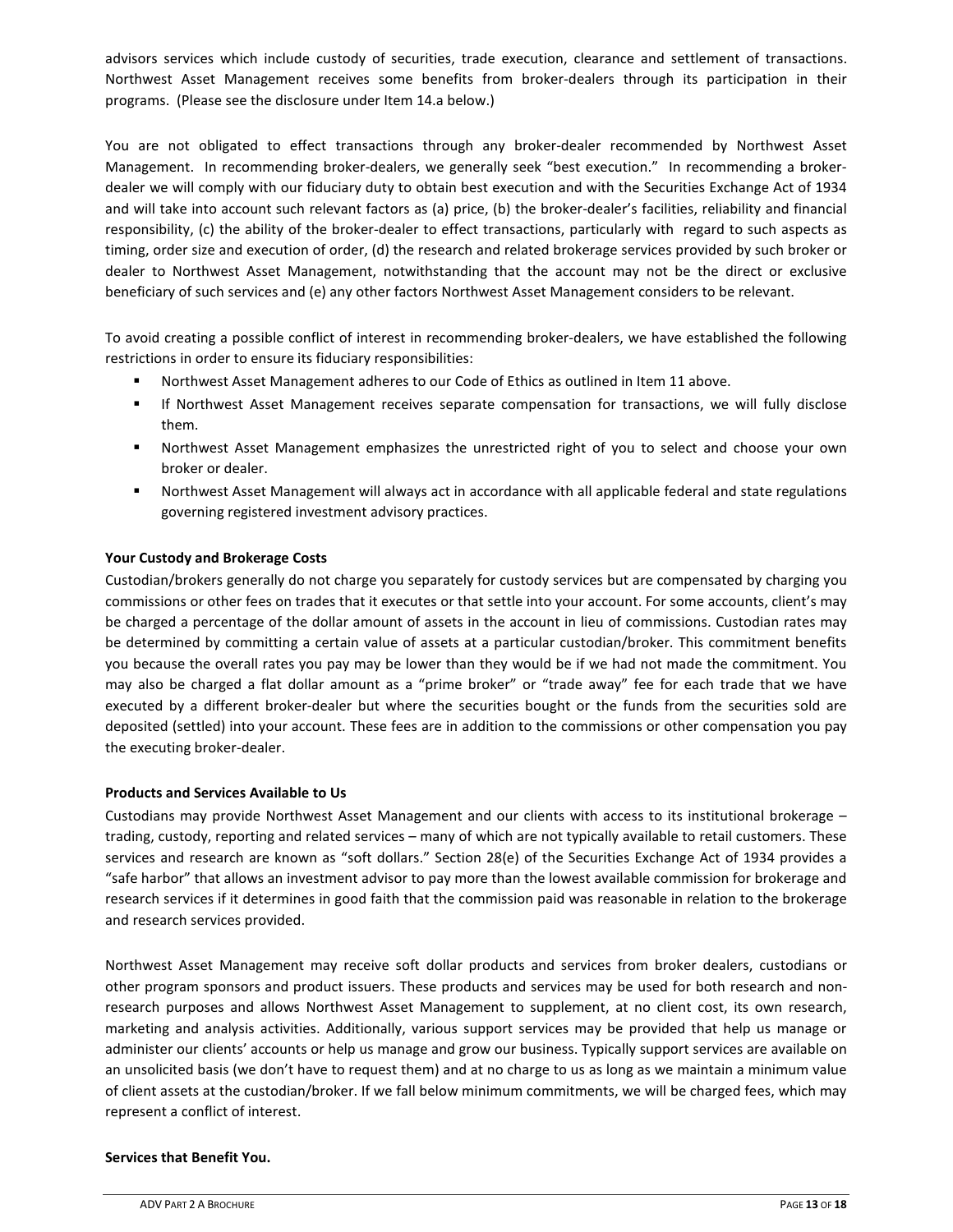You gain access to a broad range of investment products, execution of securities transactions, and custody of client assets. The investment products available through some brokers include some to which might not otherwise be available or would require a significantly higher minimum initial investment by our clients.

# **Services that May Not Directly Benefit You.**

Other products and services that benefit us but may not directly benefit you or your account. These products and services assist us in managing and administering our clients' accounts. They include investment research, both from the broker and that of third parties. We may use this research to service all or some substantial number of our clients' accounts, including accounts not maintained at the broker from which we received benefit. In addition to investment research, brokers may also make available software or other technology that:

- **PED 10** provide access to client account data (such as duplicate trade confirmations and account statements);
- **facilitate trade execution and allocate aggregated trade orders for multiple client accounts;**
- **Part of pricing and other market data;**
- facilitate payment of our fees from our clients' accounts;
- assist with back-office functions, recordkeeping and client reporting;
- reports, publications and data on matters such as the economy, industries, sectors and individual companies or issuers, statistical information, account and law interpretations, political analyses, legal developments affecting portfolio securities, technical market actions, credit analyses, risk management and analyses of corporate responsibility issues; and
- on-line news services and financial and market database services.

# **Services that Generally Benefit Only Us.**

Some services intended to help us manage and further develop our business enterprise. These services include:

- **educational conferences and events;**
- **seminars**;
- technology, compliance, legal, marketing and business consulting and assistance;
- publications and conferences on practice management and business succession; and
- **EXEC** access to employee benefits providers, human capital consultants and insurance providers.

These services may come directly from a custodian/broker or in other cases, it will be arranged by third-party vendors. The broker may also discount or waive its fees for some of these services or pay all or a part of a third party's fees or us with other benefits such as occasional business entertainment of our personnel.

The availability of these services benefits us because we do not have to produce or purchase them, which may be a conflict of interest. We believe, however, that our selection of our custodians and brokers is in the best interests of our clients. It is primarily supported by the scope, quality and price of services and not just those services that benefit only us. In cases where minimum asset balances are required, we believe we will have no difficulties maintaining minimum valuation in order to avoid paying service fees or that maintaining them presents a material conflict of interest.

# **12.b: Aggregation & IPOs**

We have adopted policies and procedures for aggregating and allocating client securities transactions. If each client participating in an aggregate order receives its full allocation, then each participating client generally receives the average price per share paid or received for the purchased or sold securities with transaction costs shared pro rata among participating clients. If each client participating in an aggregated order receives less than its full allocation, then each participating client generally receives its pro rata share of the executed order with transaction costs shared proportionately.

We have in place policies and procedures for the participation of eligible portfolios in initial public offering ("IPO") allocations. These allocations are based upon the client's investment guidelines, objectives, restrictions, liquidity requirements, or other factors. We determine portfolios eligible to participate in initial public offerings on an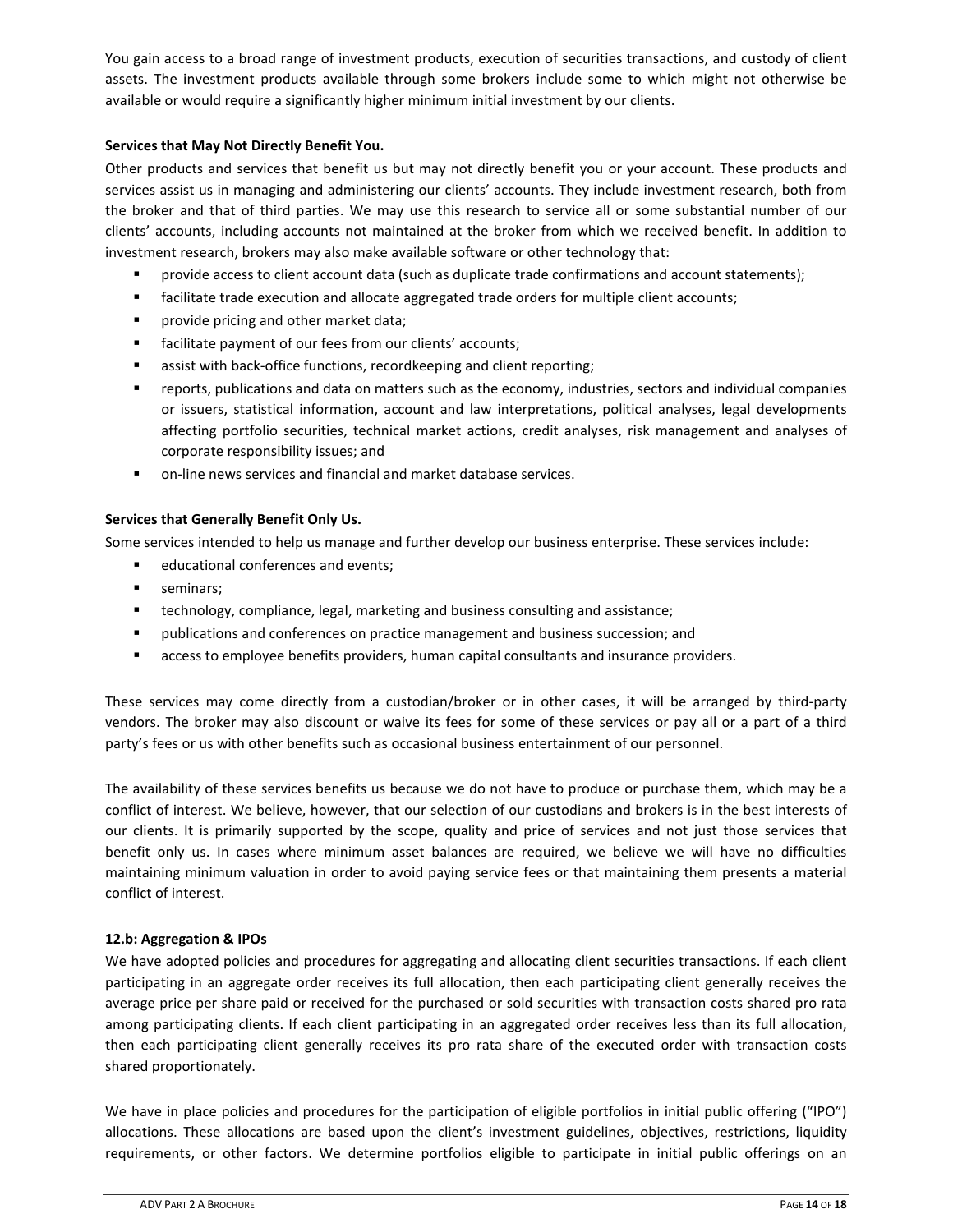ongoing basis. In some circumstances, IPO allocations may not be fully filled, at which point each participating client generally receives it's pro rata share of the executed order with any costs shared proportionately.

## <span id="page-14-0"></span>**ITEM 13 – REVIEW OF ACCOUNTS**

## **13a: Periodic Reviews**

Investment management and consulting accounts, and retirement ERISA plans are reviewed by Gregory Headrick, CCO or a qualified staff member. All reviews are either conducted or supervised by Gregory Headrick, CCO. The frequency of reviews is determined based on the client's investment objectives or plan, but no less than annually. More frequent reviews may also be triggered by a change in the client's investment objectives; tax considerations; large deposits or withdrawals; large sales or purchases; loss of confidence in corporate management; or, changes in macro-economic climate.

Financial planning clients receive their financial plans and recommendations at time service is completed. Depending on the type of financial planning service requested, advisor will meet on a regular basis with clients to discuss any potential changes to their financial plan.

RIA Innovations Advisor's clients' accounts are reviewed by the participating advisor. Our RIA Innovations division makes available a wide range of reporting options for our participating advisors to reviews their clients' accounts.

## **13b: Review Triggers**

More frequent reviews are triggered by a change in client's investment objectives; tax considerations; large deposits or withdrawals; large sales or purchases; loss of confidence in corporate management; or, changes in economic climate.

## **13c: Regular Reports**

All investment advisory clients receive reports as needed, but no less than annually, on representative investments recommended specifically by the Northwest Asset Management. Investment advisory clients also receive standard account statements from the custodian of their accounts on a monthly basis.

Financial planning clients do not normally receive investment reports.

RIA Innovations participating Advisor's clients' accounts are reviewed by the participating advisor. The RIA Innovations division makes available a wide range of reporting options for our participating Advisors to provide to their clients.

# <span id="page-14-1"></span>**ITEM 14 – CLIENT REFERRALS AND OTHER COMPENSATION**

#### **14a: Economic Benefits Provided by Third Parties for Advice Rendered to Clients**

As disclosed under Item 12 above, Northwest Asset Management participates in and may recommend to clients broker-dealers for custody and brokerage services. Adviser may receive from broker-dealers certain additional economic benefits ("Additional Services") that may or may not be offered to any other independent investment Advisers participating in the program.

The custodian may provide Additional Services to Adviser in its sole discretion and at its own expense, and Adviser does not pay any fees for the Additional Services. Adviser and have entered into a separate agreement ("Additional Services Addendum") to govern the terms of the provision of the Additional Services. These benefits include the following products and services (provided without cost or at a discount): receipt of duplicate client statements and confirmations; research related products and tools; consulting services; access to a trading desk serving Northwest Asset Management participants; access to block trading (which provides the ability to aggregate securities transactions for execution and then allocate the appropriate shares to client accounts); the ability to have advisory fees deducted directly from client accounts; access to an electronic communications network for client order entry and account information; access to mutual funds with no transaction fees and to certain institutional money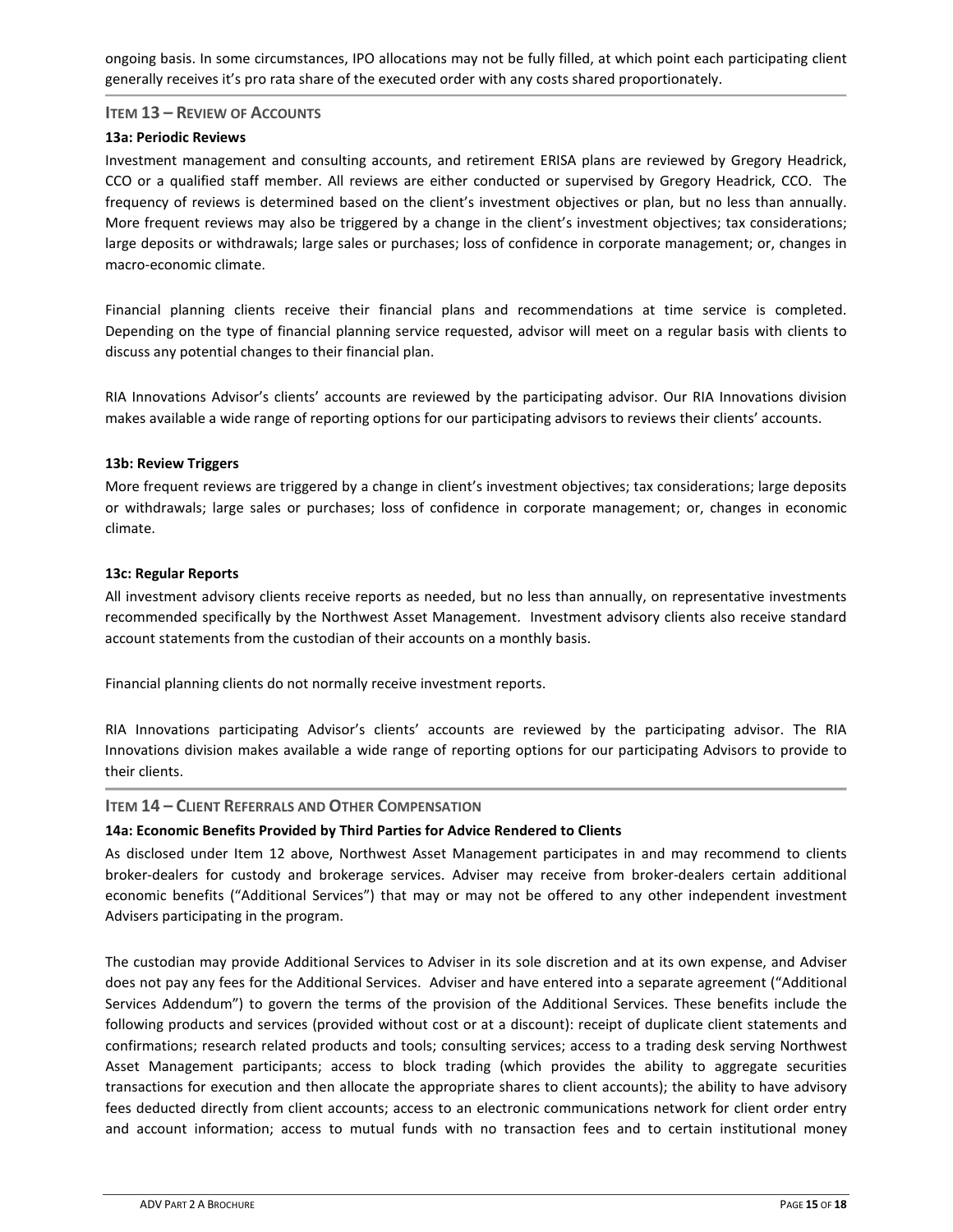managers; and discounts on compliance, marketing, research, technology, and practice management products or services provided to Northwest Asset Management by third party vendors.

Adviser's receipt of Additional Services raises potential conflicts of interest. In providing Additional Services to Adviser, custodian most likely considers the amount and profitability of the assets in, and trades placed for, Adviser's Client accounts. The custodian or broker dealer always has the right to terminate the Additional Services Addendum with Adviser, in its sole discretion, provided certain conditions are or are not met. Consequently, in order to continue to obtain the Additional Services, Adviser may have an incentive to recommend to its Clients that the assets under management by Adviser be held in custody with the custodian and to place transactions for Client accounts with the custodian. Adviser's receipt of Additional Services does not diminish its duty to act in the best interests of its Clients, including seeking best execution of trades for Client accounts.

Broker-dealers may also have paid for business consulting and professional services received by Northwest Asset Management's related persons. Some of the products and services made available by broker-dealers through the program may benefit us but may not benefit our client accounts. These products or services may assist us in managing and administering client accounts, including accounts not maintained at the broker-dealer. Other services made available are intended to help us manage and further develop our business enterprise.

The benefits received by Northwest Asset Management or our personnel through participation in the program does not depend on the amount of brokerage transactions directed. As part of our fiduciary duties to clients, Northwest Asset Management endeavors at all times to put the interests of our clients first. Clients should be aware, however, that the receipt of economic benefits by Northwest Asset Management or our related persons in and of itself creates a potential conflict of interest and may indirectly influence the our choice of broker-dealer for custody and brokerage services.

Northwest Asset Management will always act in accordance with all applicable federal and state regulations governing registered investment advisory practices.

# Charles Schwab

We receive an economic benefit from Schwab in the form of the support products and services it makes available to us and other independent investment advisors that have their clients maintain accounts at Schwab. The availability to us of Schwab's products and services is not based on us giving particular investment advice, such as buying particular securities for our clients.

# TD Ameritrade

Adviser participates in the institutional advisor program (the "Program") offered by TD Ameritrade Institutional. TD Ameritrade Institutional is a division of TD Ameritrade Inc., member FINRA/SIPC/NFA ("TD Ameritrade "), an unaffiliated SEC-registered broker-dealer and FINRA member. TD Ameritrade offers to independent investment advisors services which include custody of securities, trade execution, clearance and settlement of transactions. Adviser receives some benefits from TD Ameritrade through its participation in the Program.

As disclosed above, Adviser participates in TD Ameritrade's institutional customer program and Adviser may recommend TD Ameritrade to Clients for custody and brokerage services. There is no direct link between Adviser's participation in the program and the investment advice it gives to its Clients, although Adviser receives economic benefits through its participation in the program that are typically not available to TD Ameritrade retail investors.

These benefits include the following products and services (provided without cost or at a discount): receipt of duplicate Client statements and confirmations; research related products and tools; consulting services; access to a trading desk serving Adviser participants; access to block trading (which provides the ability to aggregate securities transactions for execution and then allocate the appropriate shares to Client accounts); the ability to have advisory fees deducted directly from Client accounts; access to an electronic communications network for Client order entry and account information; access to mutual funds with no transaction fees and to certain institutional money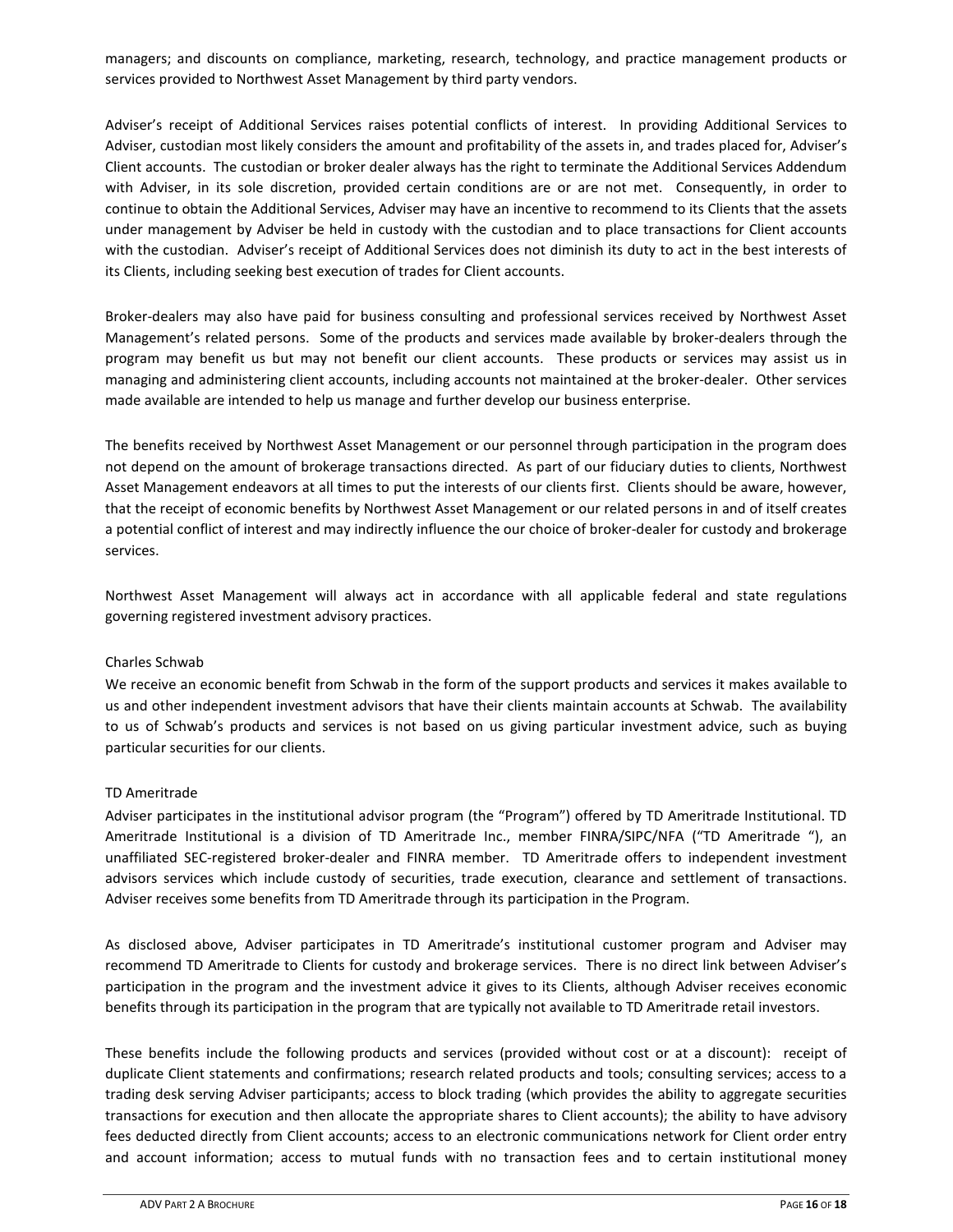managers; and discounts on compliance, marketing, research, technology, and practice management products or services provided to Adviser by third party vendors. TD Ameritrade may also have paid for business consulting and professional services received by Adviser's related persons. Some of the products and services made available by TD Ameritrade through the program may benefit Adviser but may not benefit its Client accounts. These products or services may assist Adviser in managing and administering Client accounts, including accounts not maintained at TD Ameritrade. Other services made available by TD Ameritrade are intended to help Adviser manage and further develop its business enterprise. The benefits received by Adviser or its personnel through participation in the program do not depend on the amount of brokerage transactions directed to TD Ameritrade. As part of its fiduciary duties to clients, Adviser endeavors at all times to put the interests of its clients first. Clients should be aware, however, that the receipt of economic benefits by Adviser or its related persons in and of itself creates a potential conflict of interest and may indirectly influence the Adviser's choice of TD Ameritrade for custody and brokerage services.

Adviser also receives from TD Ameritrade certain additional economic benefits ("Additional Services") that may or may not be offered to any other independent investment Advisers participating in the program. Specifically, the Additional Services include Tamarac. TD Ameritrade provides the Additional Services to Adviser in its sole discretion and at its own expense, and Adviser does not pay any fees to TD Ameritrade for the Additional Services. Adviser and TD Ameritrade have entered into a separate agreement ("Additional Services Addendum") to govern the terms of the provision of the Additional Services.

Adviser's receipt of Additional Services raises potential conflicts of interest. In providing Additional Services to Adviser, TD Ameritrade most likely considers the amount and profitability to TD Ameritrade of the assets in, and trades placed for, Adviser's Client accounts maintained with TD Ameritrade. TD Ameritrade has the right to terminate the Additional Services Addendum with Adviser, in its sole discretion, provided certain conditions are met. Consequently, in order to continue to obtain the Additional Services from TD Ameritrade, Adviser may have an incentive to recommend to its Clients that the assets under management by Adviser be held in custody with TD Ameritrade and to place transactions for Client accounts with TD Ameritrade. Adviser's receipt of Additional Services does not diminish its duty to act in the best interests of its Clients, including to seek best execution of trades for Client accounts.

# **14b: Compensation to Non-Advisory Personnel for Client Referrals**

<span id="page-16-0"></span>Northwest Asset Management does not compensate anyone for client referrals.

# **ITEM 15 – CUSTODY**

Qualified custodians, Schwab Institutional, Fidelity Investments, TD Ameritrade and/or other custodians, hold clients' accounts. Northwest Asset Management may have custody of Client assets (i) where we have authority to withdraw advisory fees advisory fees upon our instruction to the custodian and (ii) where we request Client funds to be disbursed pursuant to a standing letter of authorization. With the exception aforementioned custody, and other than to withdraw advisory fees or to disburse funds or securities pursuant to a standing letter of authorization, Northwest Asset Management shall have no liability to the client for any loss or other harm to any property in the account, including any harm to any property in the account resulting from the insolvency of the custodian or any acts of the agents or associated persons of the custodian and whether or not the full amount or such loss is covered by the Securities Investor Protection Corporation ("SIPC") or any other insurance which may be carried by the custodian. The client understands that SIPC provides only limited protection for the loss of property held by a broker-dealer.

# **ITEM 16 – INVESTMENT DISCRETION**

#### Investment Management and Consulting

<span id="page-16-1"></span>Our clients generally provide signed permission to grant Northwest Asset Management ongoing and continual discretionary access to their accounts. This discretionary authority allows us to manage your account according to